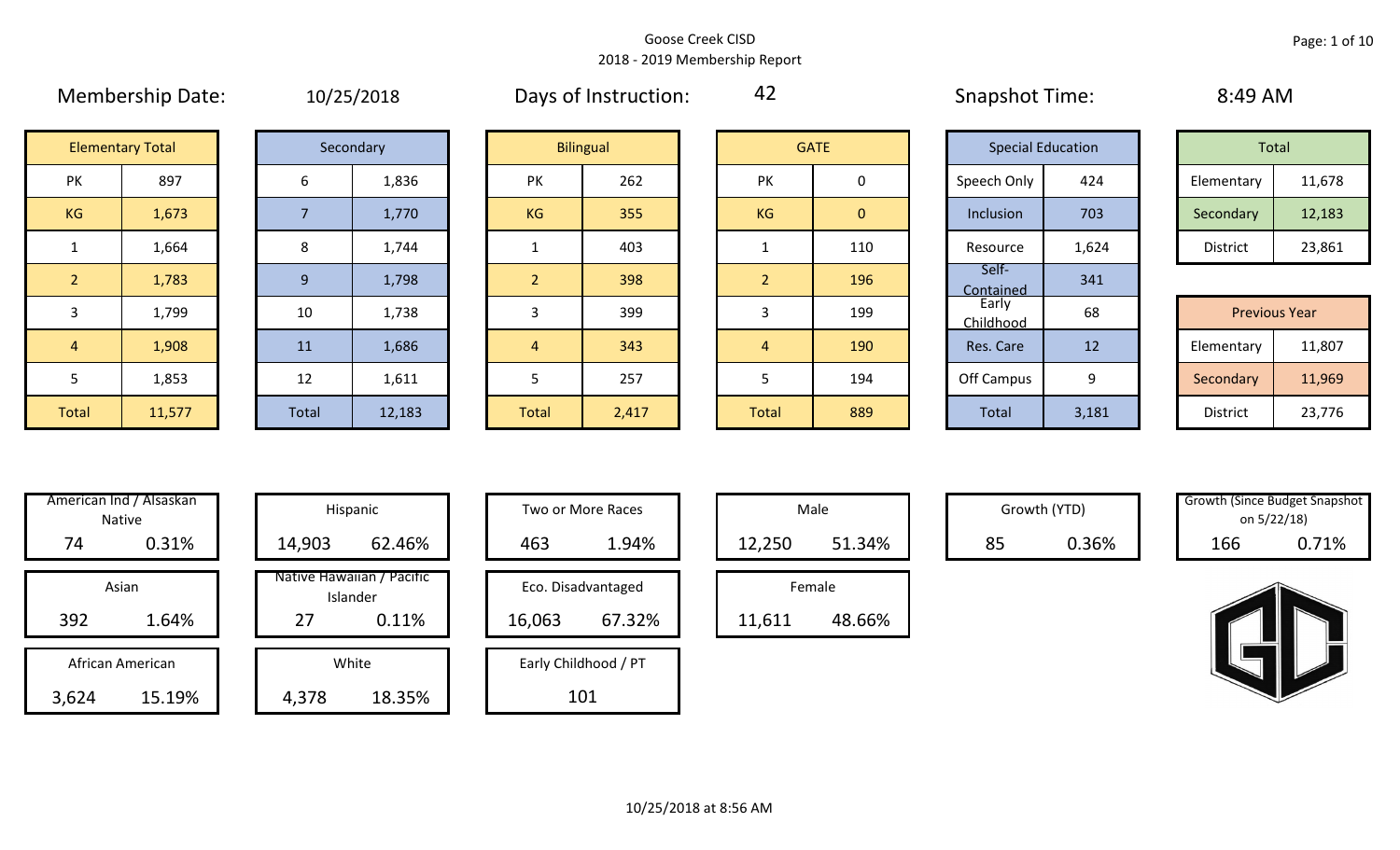| 10/25/2018<br>Date |                        | PK             |     | KG             |                |             |                | $\overline{2}$ |                |                | 3     |                |                | 4     |                |              | 5                   |                | <b>Campus Totals</b> |       | Early        | Spec. |                |       | 18-19     |            |          |
|--------------------|------------------------|----------------|-----|----------------|----------------|-------------|----------------|----------------|----------------|----------------|-------|----------------|----------------|-------|----------------|--------------|---------------------|----------------|----------------------|-------|--------------|-------|----------------|-------|-----------|------------|----------|
|                    |                        | GenEd BilEd    |     | GenEd BilEd    |                | GenEd BilEd |                | GenEd          | <b>BilEd</b>   | Total          | GenEd | <b>BilEd</b>   | <b>Total</b>   | GenEd | <b>BilEd</b>   |              | <b>Total GenEdl</b> | <b>BilEd</b>   | <b>Total</b>         | GenEd | <b>BilEd</b> | Child | Prog           | Total | $17 - 18$ | Projection | Capacity |
|                    | Teachers               | 1              |     | 4              | 2              | 4           | 1              | 4              | $\overline{2}$ | 6              | 3     | $\overline{2}$ | 5              | 5     | 1              | 6            | 4                   | 1              | 5                    | 25    | 10           |       |                |       |           |            |          |
| Alamo              | Students               | 43             | 21  | 79             | 27             | 78          | 22             | 93             | 31             | 124            | 58    | 31             | 89             | 99    | 22             | 121          | 99                  | 17             | 116                  | 549   | 171          | 0     | 49             | 769   | 744       | 730        | 850      |
|                    | <b>Available Seats</b> | 1              | 23  | 9              | 17             | 10          | $\mathbf{0}$   | -5             | 13             | 8              | 8     | 13             | 21             | 11    | 0              | 11           | 1                   | 8              | 9                    |       |              |       |                |       |           |            |          |
|                    | <b>Teachers</b>        | $\mathbf{1}$   |     | $\overline{3}$ | $\overline{2}$ | 4           | $\overline{2}$ | $\overline{4}$ | $\overline{2}$ | 6              | 4     | $2^{\circ}$    | 6              | 4     | $\overline{2}$ | 6            | 4                   | $\mathbf{1}$   | 5                    | 24    | 12           |       |                |       |           |            |          |
| Ashbel<br>Smith    | Students               | 47             | 23  | 56             | 39             | 71          | 36             | 71             | 36             | 107            | 67    | 43             | 110            | 71    | 36             | 107          | 83                  | 22             | 105                  |       |              |       | 29             | 731   | 788       | 778        | 924      |
|                    | <b>Available Seats</b> | $-3$           | 21  | 10             | 5              | 17          | 8              | 17             | 8              | 25             | 21    | $\mathbf{1}$   | 22             | 17    | 8              | 25           | 17                  | $\overline{3}$ | 20                   | 466   | 235          |       |                |       |           |            |          |
|                    | Teachers               | 1              | 1   | 4              | $\overline{2}$ | 3           | $\overline{2}$ | 5              | $\overline{2}$ | 7              | 4     | 2              | 6              | 4     | $\overline{2}$ | 6            | 4                   | 1              | 5                    | 25    | 12           |       |                |       |           |            |          |
| Austin             | Students               | 37             | 21  | 75             | 25             | 55          | 37             | 110            | 35             | 145            | 91    | 37             | 128            | 97    | 33             | 130          | 102                 | 19             | 121                  | 567   | 207          | 0     | $\overline{7}$ | 781   | 757       | 747        | 814      |
|                    | <b>Available Seats</b> | $\overline{7}$ | 23  | 13             | 19             | 11          | $\overline{7}$ | 0              | 9              | 9              | $-3$  | $\overline{7}$ | 4              | -9    | 11             | $\mathbf{2}$ | $-2$                | 6              | 4                    |       |              |       |                |       |           |            |          |
|                    | <b>Teachers</b>        | $\mathbf{1}$   | 1   | 5              | 1              | 4           | $\overline{2}$ | 6              | 1              | 7              | 5     | 1              | 6              | 5     | $\mathbf{1}$   | 6            | 5                   | 1              | 6                    | 31    | 8            |       |                |       |           |            |          |
| Banuelos           | Students               | 33             | 37  | 92             | 17             | 85          | 32             | 110            | 26             | 136            | 119   | 26             | 145            | 126   | 19             | 145          | 128                 | 13             | 141                  |       |              | 0     | 8              | 871   | 858       | 881        | 850      |
|                    | <b>Available Seats</b> | 11             |     | 18             | 5.             | 3           | 12             | 22             | $-4$           | 18             | -9    | -4             | $-13$          | $-16$ | 3              | $-13$        | $-3$                | 12             | 9                    | 693   | 170          |       |                |       |           |            |          |
|                    | Teachers               | $\mathbf{1}$   | 0.5 | 4              |                | 5           | $\overline{2}$ | 5              | $\overline{2}$ | 7              | 5     | $\overline{2}$ | $\overline{7}$ | 5     | $\mathbf{1}$   | 6            | 4                   | 1              | 5                    | 29    | 9.5          |       |                |       |           |            |          |
| Bowie              | Students               | 46             | 22  | 88             | 18             | 97          | 29             | 105            | 30             | 135            | 116   | 23             | 139            | 109   | 24             | 133          | 100                 | 12             | 112                  |       |              |       | 21             | 840   | 845       | 852        | 880      |
|                    | <b>Available Seats</b> | $-2$           | 0   | $\mathbf 0$    | 4              | 13          | 15             | 5              | 14             | 19             | -6    | 21             | 15             | 1     | $-2$           | $-1$         | 0                   | 13             | 13                   | 661   | 158          |       |                |       |           |            |          |
|                    | Teachers               | 0.5            | 0.5 | 4              | $\mathbf{1}$   | 4           | $\overline{2}$ | 4              | $\overline{2}$ | 6              | 3     | $\overline{2}$ | 5              | 4     | $\overline{2}$ | 6            | 3                   | $\mathbf{1}$   | 4                    | 22.5  | 10.5         |       |                |       |           |            |          |
| Carver             | Students               | 33             | 21  | 71             | 21             | 77          | 28             | 68             | 24             | 92             | 74    | 31             | 105            | 79    | 29             | 108          | 76                  | 20             | 96                   |       |              | 0     | 16             | 668   | 743       | 712        | 836      |
|                    | <b>Available Seats</b> | $-11$          |     | 17             | $\mathbf{1}$   | 11          | 16             | 20             | 20             | $\overline{3}$ | $-8$  | 13             | 5              | 9     | 15             | 24           | $-1$                | 5              | 4                    | 478   | 174          |       |                |       |           |            |          |
|                    | Teachers               | $\mathbf{1}$   | 0   | 5              | $\mathbf{0}$   | 5           | 0              | 5              | $\mathbf 0$    | 5              | 5     | 0              | 5              | 5     | 0              | 5            | 5                   | 0              | 5.                   | 31    | 0            |       |                |       |           |            |          |
| Clark              | Students               | 33             | 0   | 96             | 0              | 95          | 0              | 103            | 0              | 103            | 118   | 0              | 118            | 110   | 0              | 110          | 116                 | 0              | 116                  | 671   |              | 3     | 28             | 702   | 675       | 670        | 850      |
|                    | <b>Available Seats</b> | 11             | 0   | 14             | 0              | 15          | $\mathbf 0$    |                | $\mathbf 0$    | 7              | -8    | 0              | -8             | 0     | 0              | 0            | 9                   | 0              | 9                    |       | 0            |       |                |       |           |            |          |
|                    | Teachers               | 0.5            | 0.5 | 5              | $\overline{2}$ | 4           | $\mathbf{1}$   | $\overline{3}$ | $\overline{2}$ | 5              | 5     | $\mathbf{1}$   | 6              | 5     | $\mathbf{1}$   | 6            | 4                   | $\mathbf{1}$   | 5                    | 26.5  | 8.5          |       |                |       |           |            |          |
| Crockett           | Students               | 24             | 23  | 91             | 28             | 74          | 23             | 81             | 24             | 105            | 97    | 21             | 118            | 104   | 12             | 116          | 96                  | 8              | 104                  | 567   | 139          | 0     | 19             | 725   | 683       | 671        | 638      |
|                    | <b>Available Seats</b> | $-2$           | -1  | 19             | 16             | 14          | $-1$           | $-15$          | 20             | 5              | 13    | $\mathbf{1}$   | 14             | 6     | 10             | 16           | 4                   | 17             | 21                   |       |              |       |                |       |           |            |          |
|                    | Teachers               | $\overline{2}$ | 0.5 | 5              | $\overline{2}$ | 4           | $\overline{2}$ | 6              | 1              | 7              | 5     | 1              | 6              | 4     | 1              | 5            | 4                   | 1              | 5.                   | 30    | 8.5          |       |                |       |           |            |          |
| <b>DeZavala</b>    | Students               | 56             | 14  | 91             | 24             | 82          | 24             | 99             | 20             | 119            | 94    | 22             | 116            | 91    | 5              | 96           | 114                 | 12             | 126                  | 627   | 121          | Ω     | 0              | 748   | 796       | 797        | 924      |
|                    | <b>Available Seats</b> | 32             |     | 19             | 20             | 6           | 20             | 33             | $\overline{2}$ | 35             | 16    | 0              | 16             | -3    | 17             | 14           | $-14$               | 13             |                      |       |              |       |                |       |           |            |          |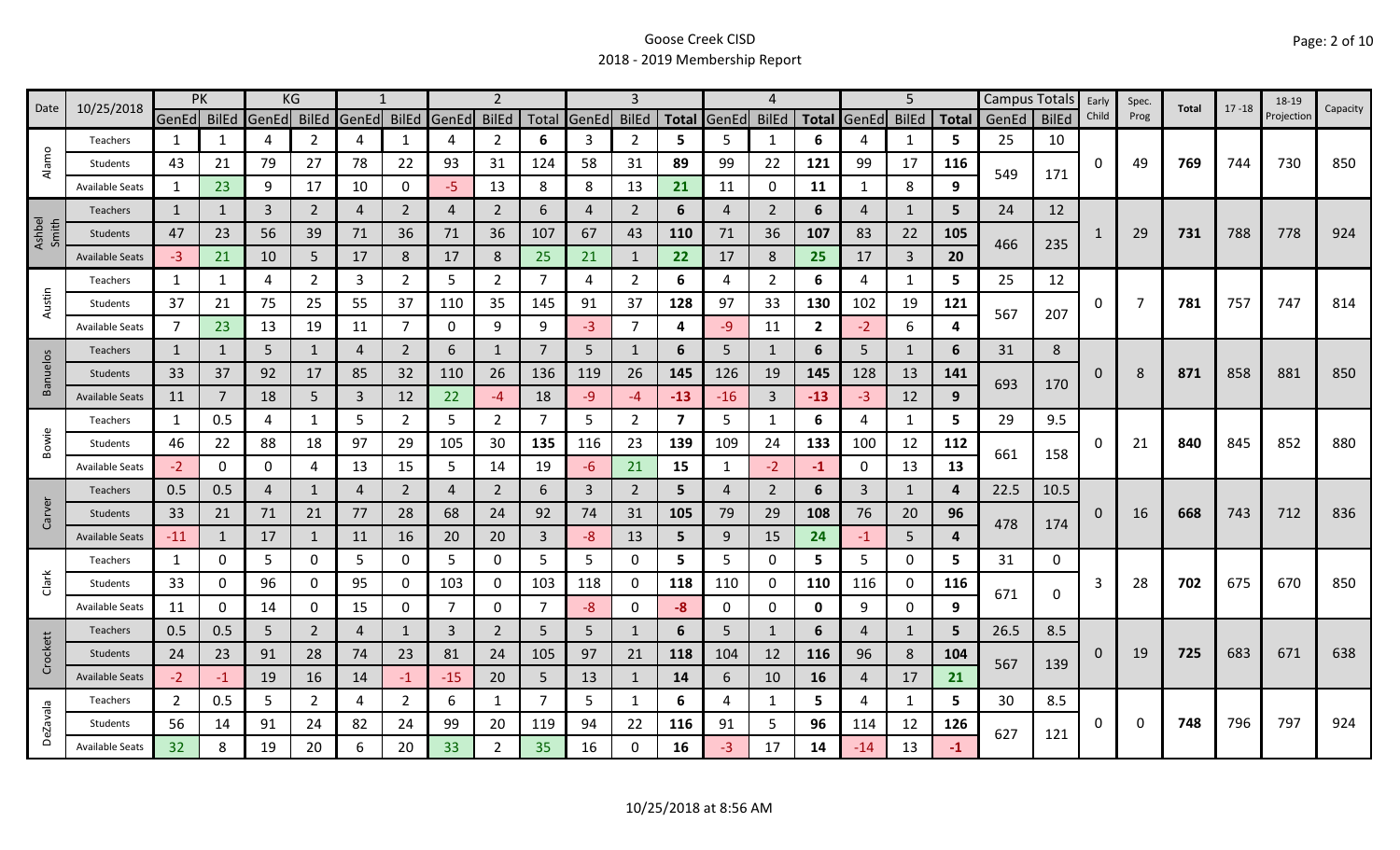| Date               | 10/25/2018             | PK             |     |       | KG             |                   |                |              | 2              |      |              | 3            |                         |       |                |              |       | 5              |              | <b>Campus Totals</b> |              | Early | Spec.    | Total         | $17 - 18$ | 18-19      | Capacity |
|--------------------|------------------------|----------------|-----|-------|----------------|-------------------|----------------|--------------|----------------|------|--------------|--------------|-------------------------|-------|----------------|--------------|-------|----------------|--------------|----------------------|--------------|-------|----------|---------------|-----------|------------|----------|
|                    |                        | GenEd BilEd    |     | GenEd |                | BilEd GenEd BilEd |                | <b>GenEd</b> | <b>BilEd</b>   |      | Total GenEd  | <b>BilEd</b> | <b>Total</b>            | GenEd | <b>BilEd</b>   | <b>Total</b> | GenEd | <b>BilEd</b>   | <b>Total</b> | GenEd                | <b>BilEd</b> | Child | Prog     |               |           | Projection |          |
|                    | <b>Teachers</b>        | $\mathbf{1}$   |     | 3     |                | 3                 |                | 4            |                | 5    | 3            | 2            | 5                       |       | $\overline{2}$ | 6            | 4     | 1              | 5            | 22                   | 9            |       |          |               |           |            |          |
| Harlem             | <b>Students</b>        | 53             | 18  | 68    | 25             | 63                | 21             | 80           | 24             | 104  | 70           | 22           | 92                      | 70    | 31             | 101          | 78    | 20             | 98           | 482                  | 161          | 3     | 9        | 655           | 644       | 657        | 814      |
|                    | <b>Available Seats</b> | $-97$          | 26  | $-2$  | -3             | $\overline{3}$    |                | 8            | $-2$           | 6    | $-4$         | 22           | 18                      | 18    | 13             | 31           | 22    | 5              | 27           |                      |              |       |          |               |           |            |          |
| ш                  | Teachers               |                |     |       |                |                   |                | 7            | $\mathbf{2}$   | 9    | 7            | 2            | 9                       | 9     | 2              | 11           |       | $\overline{2}$ | 9            | 30                   | 8            |       |          |               |           |            |          |
| Highlands          | Students               |                |     |       |                |                   |                | 147          | 41             | 188  | 142          | 44           | 186                     | 181   | 46             | 227          | 188   | 33             | 221          | 658                  | 164          | 0     | 11       | 833           | 819       | 816        | 814      |
|                    | <b>Available Seats</b> |                |     |       |                |                   |                |              | 3              | 10   | 12           |              | 12                      | 17    | $-2$           | 15           | $-13$ | 17             | 4            |                      |              |       |          |               |           |            |          |
|                    | <b>Teachers</b>        | $\overline{2}$ | 1   | 8     | $\overline{2}$ | 8                 | $\overline{2}$ |              |                |      |              |              |                         |       |                |              |       |                |              | 18                   | 5            |       |          |               |           |            |          |
| Hopper             | Students               | 65             | 24  | 159   | 36             | 154               | 40             |              |                |      |              |              |                         |       |                |              |       |                |              |                      |              | 0     | 13       | 491           | 526       | 518        | 462      |
|                    | <b>Available Seats</b> | 23             | 20  | 17    | 8              | 22                | $\overline{4}$ |              |                |      |              |              |                         |       |                |              |       |                |              | 378                  | 100          |       |          |               |           |            |          |
|                    | Teachers               | 0.5            | 0.5 | 4     | 2              | 4                 | $\overline{2}$ | 3            | $\overline{2}$ | 5    | 3            | 2            | 5.                      | 4     | $\overline{2}$ | 6            | 3     | 1              | 4            | 21.5                 | 11.5         |       |          |               |           |            |          |
| <b>Lamar</b>       | Students               | 35             | 16  | 79    | 25             | 83                | 38             | 51           | 35             | 86   | 65           | 28           | 93                      | 87    | 17             | 104          | 67    | 28             | 95           |                      |              | 0     | 19       | 673           | 705       | 700        | 858      |
|                    | <b>Available Seats</b> | $-13$          | 6   | 9     | 19             | 5                 | 6              | 15           | 9              | 24   | $\mathbf{1}$ | 16           | 17                      |       | 27             | 28           | 8     | $-3$           | 5            | 467                  | 187          |       |          |               |           |            |          |
|                    | <b>Teachers</b>        | 0.5            | 0.5 | 3     |                | 2                 | $\overline{2}$ | 2            | $\overline{2}$ | 4    | 2            | 2            | 4                       | 2     | 2              | 4            | 2     | 1              | 3            | 13.5                 | 10.5         |       |          |               |           |            |          |
| Jacinto            | Students               | 23             | 13  | 40    | 19             | 49                | 24             | 36           | 29             | 65   | 46           | 24           | 70                      | 49    | 23             | 72           | 53    | 15             | 68           |                      |              | 0     | $\Omega$ | 443           | 484       | 480        | 528      |
| San                | <b>Available Seats</b> | $-1$           | 9   | 26    | 3              | -5                | 20             | 8            | 15             | 23   | $-2$         | 20           | 18                      | -5.   | 21             | 16           | -3    | 10             | 7            | 296                  | 147          |       |          |               |           |            |          |
|                    | Teachers               | 1.5            | 0.5 | 5     |                | 5                 | $\overline{2}$ | 4            | $\overline{2}$ | 6    | 4            | 2            | 6                       | 6     | -1             | 7            | 5     | 1              | 6            | 30.5                 | 9.5          |       |          |               |           |            |          |
| Travis             | Students               | 68             | 8   | 112   | 22             | 96                | 24             | 106          | 24             | 130  | 109          | 15           | 124                     | 129   | 21             | 150          | 134   | 10             | 144          |                      |              | O     | 8        | 886           | 867       | 840        | 880      |
|                    | <b>Available Seats</b> | $-2$           | 14  | $-2$  | 0              | 14                | 20             | $-18$        | 20             |      | $-21$        | 29           | 8                       | 3     |                | 4            | -9    | 15             | 6            | 754                  | 124          |       |          |               |           |            |          |
|                    | Teachers               | $\mathbf{1}$   | 0   | 5     |                | $\overline{4}$    | 1              | 5            |                | 6    | 5            | 2            | $\overline{\mathbf{z}}$ | 5     | $\overline{2}$ |              | 5     | 1              | 6            | 30                   | 8            |       |          |               |           |            |          |
| Victoria<br>Walker | Students               | 36             | 0   | 91    | 21             | 86                | 21             | 102          | 16             | 118  | 105          | 24           | 129                     | 131   | 11             | 142          | 141   | 10             | 151          |                      |              | 35    | 19       | 849           | 873       | 822        | 924      |
|                    | <b>Available Seats</b> | 8              | 0   | 19    |                | $\overline{2}$    |                | 8            | 6              | 14   | 5            | 20           | 25                      | $-21$ | 33             | 12           | $-16$ | 15             | $-1$         | 692                  | 103          |       |          |               |           |            |          |
|                    | Teachers               | 15.5           | 9.5 | 67    | 21             | 63                | 24             | 67           | 24             | 91   | 63           | 25           | 88                      | 71    | 22             | 93           | 63    | 15             | 78           | 409.5                | 140.5        |       |          |               |           |            |          |
| Total              | <b>Students</b>        | 632            | 261 | 1288  | 347            | 1245              | 399            | 1362         | 395            | 1757 | 1371         | 391          | 1762                    | 1533  | 329            | 1862         | 1575  | 239            | 1814         | 9,006                | 2361         | 42    | 256      | 11,665 11,807 |           | 11,671     | 12,846   |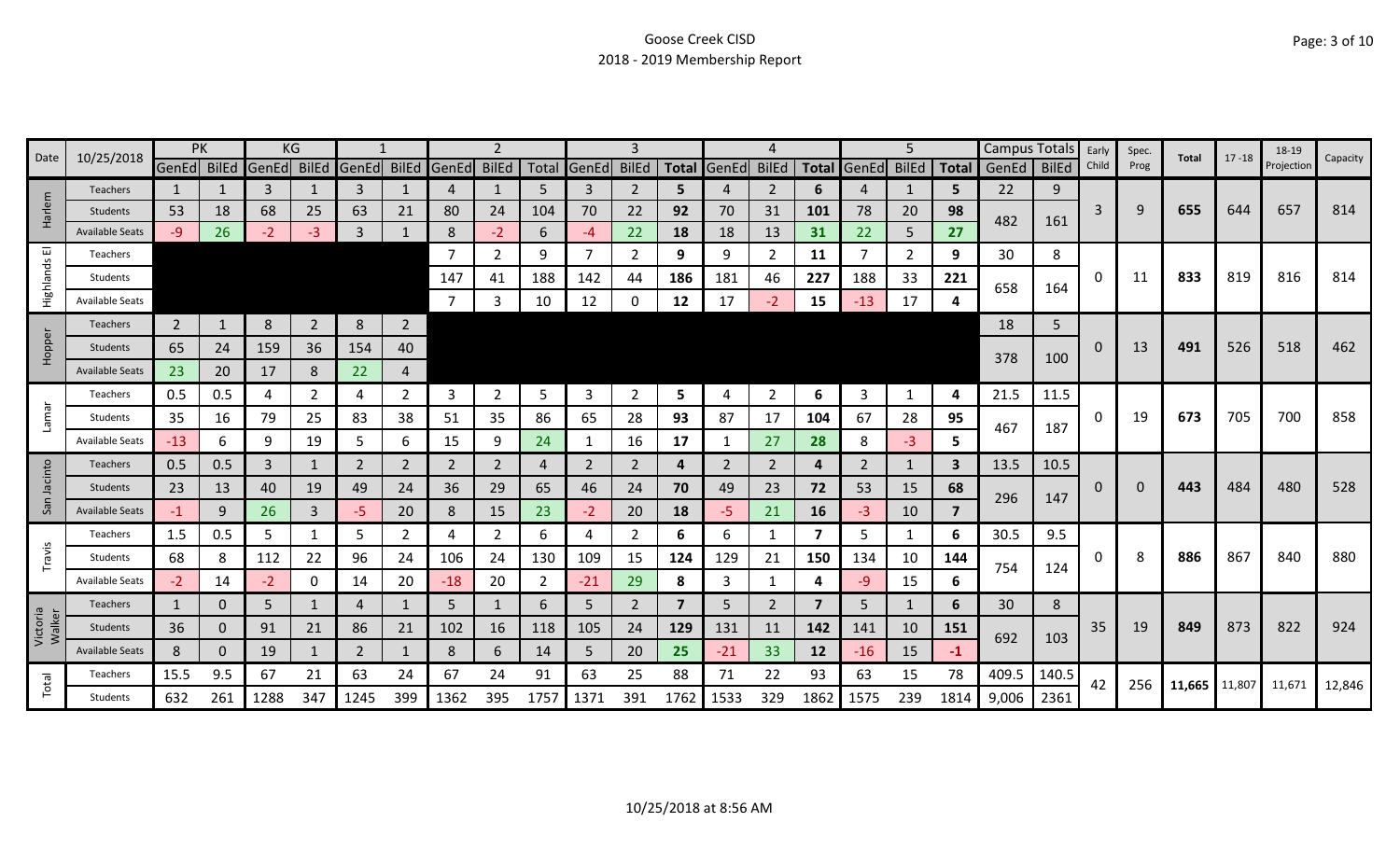| Page: 4 of 10 |  |  |  |
|---------------|--|--|--|
|---------------|--|--|--|

| Campus       | 6                   | $\overline{\mathbf{7}}$ | 8                   | 9<br>10<br>11  | 12             |                  | <b>Campus Totals</b> |                   |        |                                       |                 |
|--------------|---------------------|-------------------------|---------------------|----------------|----------------|------------------|----------------------|-------------------|--------|---------------------------------------|-----------------|
|              |                     |                         |                     |                |                |                  |                      | <b>Enrollment</b> |        | Core Ratio   17-18   18-19 Projection | <b>Capacity</b> |
| <b>BJS</b>   | 302                 | 340                     | 308                 |                |                |                  |                      | 950               | 957    | 932                                   | 975             |
| CBJ          | 380                 | 354                     | 350                 |                |                |                  |                      | 1,084             | 1,052  | 1,052                                 | 1,100           |
| GJS          | 376                 | 381                     | 364                 |                |                |                  |                      | 1,121             | 1,085  | 1,069                                 | 1,125           |
| HMJ          | 350                 | 323                     | 318                 |                |                |                  |                      | 991               | 984    | 1,014                                 | 1,225           |
| <b>HJS</b>   | 426                 | 363                     | 396                 |                |                |                  |                      | 1,185             | 1,127  | 1,156                                 | 1,225           |
| REL          |                     |                         |                     | 463            | 401            | 475              | 423                  | 1,762             | 1,545  | 1,597                                 | 2,319           |
| <b>RSS</b>   |                     |                         |                     | 577            | 582            | 562              | 519                  | 2,240             | 2,408  | 2,440                                 | 2,408           |
| GCM          |                     |                         |                     | 546            | 555            | 515              | 475                  | 2,091             | 2,159  | 2,226                                 | 1,800           |
| PHC          | $\mathsf{O}\xspace$ | $\mathsf{O}\xspace$     | $\mathsf{O}\xspace$ | $\mathbf 0$    | $\overline{7}$ | 26               | 96                   | 129               | 144    | 35                                    |                 |
| Impact       |                     |                         |                     | 114            | 104            | 98               | 88                   | 404               | 384    | 396                                   |                 |
| Point        | $2^{\circ}$         | 9                       | 8                   | $\overline{4}$ | 14             | $\boldsymbol{9}$ | 9                    | 36                | 48     | 40                                    |                 |
| <b>SCTHS</b> |                     |                         |                     | 90             | 68             | $\mathbf 0$      | $\mathbf 0$          | 158               | 76     | 230                                   |                 |
| Total        | 1,836               | 1,770                   | 1,744               | 1,794          | 1,731          | 1,685            | 1,610                | 12,151            | 11,969 | 12,187                                |                 |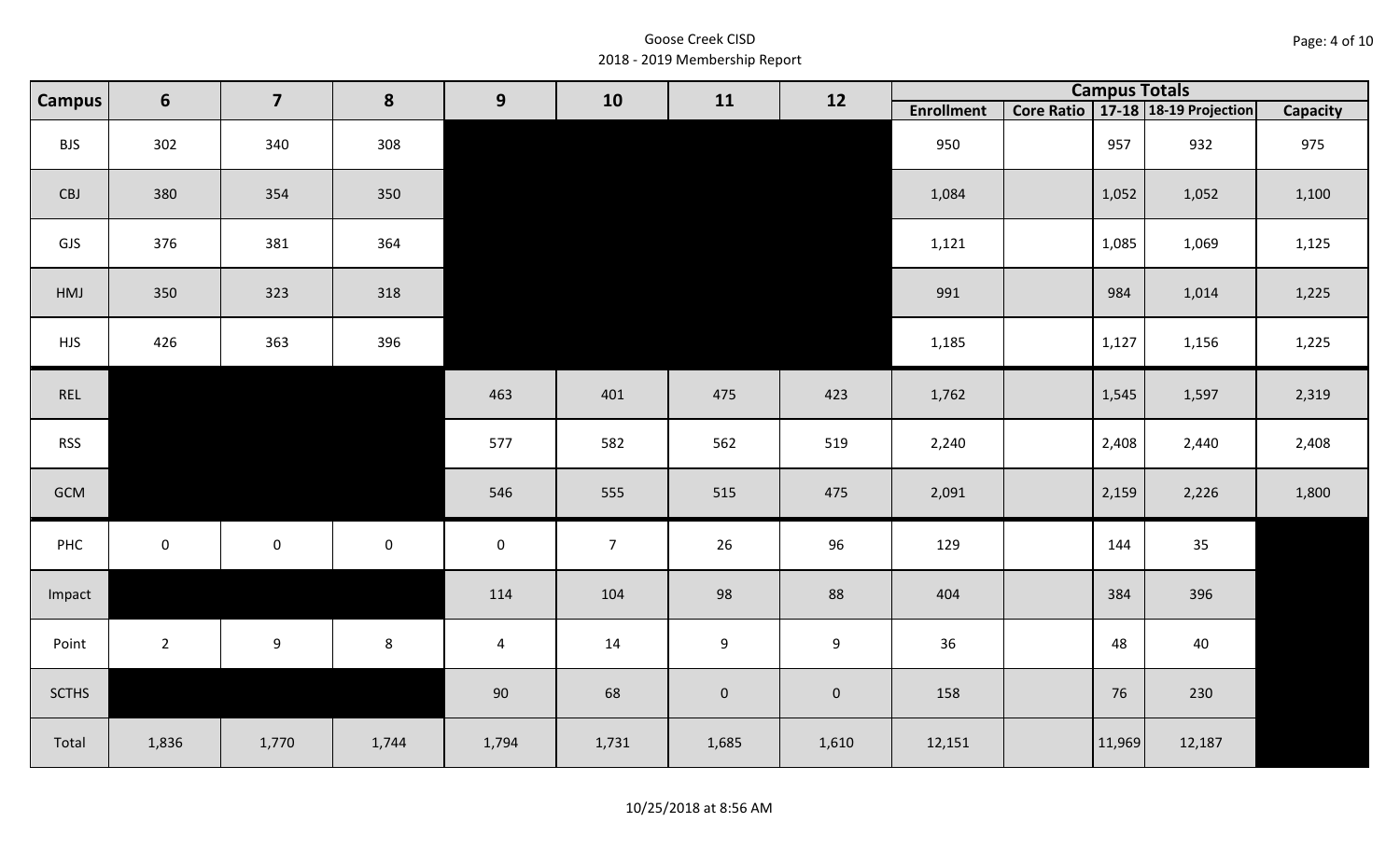|                     | Total           | No Code             | Speech Only         | Mainstream  | Self-Cont<br>50-60% | Self-Cont<br>$>60\%$ | <b>EC SpEd Program</b> | Homebound      |
|---------------------|-----------------|---------------------|---------------------|-------------|---------------------|----------------------|------------------------|----------------|
| Alamo               | $\overline{0}$  | $\mathbf 0$         | $\mathbf{0}$        | $\pmb{0}$   | $\pmb{0}$           | $\pmb{0}$            | $\mathbf 0$            | $\mathbf 0$    |
| Ashbel Smith        | 10              | $\mathsf 0$         | $\mathbf{1}$        | $\pmb{0}$   | $\pmb{0}$           | $\mathbf{1}$         | $\bf 8$                | $\mathbf 0$    |
| Austin              | $\mathbf{1}$    | $\mathbf 1$         | $\mathbf 0$         | $\pmb{0}$   | $\pmb{0}$           | $\pmb{0}$            | $\pmb{0}$              | $\mathbf 0$    |
| Banuelos            | $\mathbf{3}$    | $\mathsf{O}\xspace$ | $\pmb{0}$           | $\pmb{0}$   | $\pmb{0}$           | $\pmb{0}$            | $\mathbf{3}$           | $\pmb{0}$      |
| Bowie               | 5 <sup>1</sup>  | $\mathbf{1}$        | $\mathbf{0}$        | $\mathbf 0$ | $\mathbf 0$         | $\mathbf 0$          | $\overline{4}$         | $\mathbf 0$    |
| Carver              | $5\phantom{.0}$ | $\mathbf{1}$        | $\pmb{0}$           | $\pmb{0}$   | $\pmb{0}$           | $\pmb{0}$            | $\overline{4}$         | $\pmb{0}$      |
| Clark               | 15              | $\overline{2}$      | $\mathbf 0$         | $\pmb{0}$   | $\pmb{0}$           | $\pmb{0}$            | 10                     | $\overline{3}$ |
| Crockett            | 9               | $\overline{2}$      | $\pmb{0}$           | $\pmb{0}$   | $\mathsf 0$         | $\mathbf{1}$         | 6                      | $\pmb{0}$      |
| DeZavala            | $\mathbf 0$     | $\mathbf 0$         | $\mathbf 0$         | $\pmb{0}$   | $\pmb{0}$           | $\pmb{0}$            | $\pmb{0}$              | $\pmb{0}$      |
| Harlem              | $\sqrt{6}$      | $\pmb{0}$           | $\mathbf{3}$        | $\pmb{0}$   | $\pmb{0}$           | $\pmb{0}$            | $\mathbf{3}$           | $\pmb{0}$      |
| <b>Highlands El</b> | $\mathbf 0$     | $\mathbf 0$         | $\mathbf 0$         | $\pmb{0}$   | $\pmb{0}$           | $\pmb{0}$            | $\pmb{0}$              | $\mathbf 0$    |
| Hopper              | $5\phantom{.0}$ | $\overline{2}$      | $\mathsf{O}\xspace$ | $\pmb{0}$   | $\pmb{0}$           | $\pmb{0}$            | $\mathbf{3}$           | $\pmb{0}$      |
| Lamar               | $\mathbf 0$     | $\mathbf 0$         | $\mathbf 0$         | $\pmb{0}$   | $\pmb{0}$           | $\pmb{0}$            | $\pmb{0}$              | $\pmb{0}$      |
| San Jacinto         | $\mathbf 0$     | $\pmb{0}$           | $\pmb{0}$           | $\pmb{0}$   | $\pmb{0}$           | $\pmb{0}$            | $\pmb{0}$              | $\pmb{0}$      |
| Travis              | $\overline{3}$  | $\mathbf 0$         | $\mathbf 0$         | $\pmb{0}$   | $\pmb{0}$           | $\pmb{0}$            | $\overline{3}$         | $\mathbf 0$    |
| Victoria Walker     | 39              | $\sqrt{4}$          | 35                  | $\pmb{0}$   | $\pmb{0}$           | $\pmb{0}$            | $\pmb{0}$              | $\pmb{0}$      |
| District            | 101             | 13                  | 39                  | $\pmb{0}$   | $\pmb{0}$           | $\overline{2}$       | 44                     | $\mathbf{3}$   |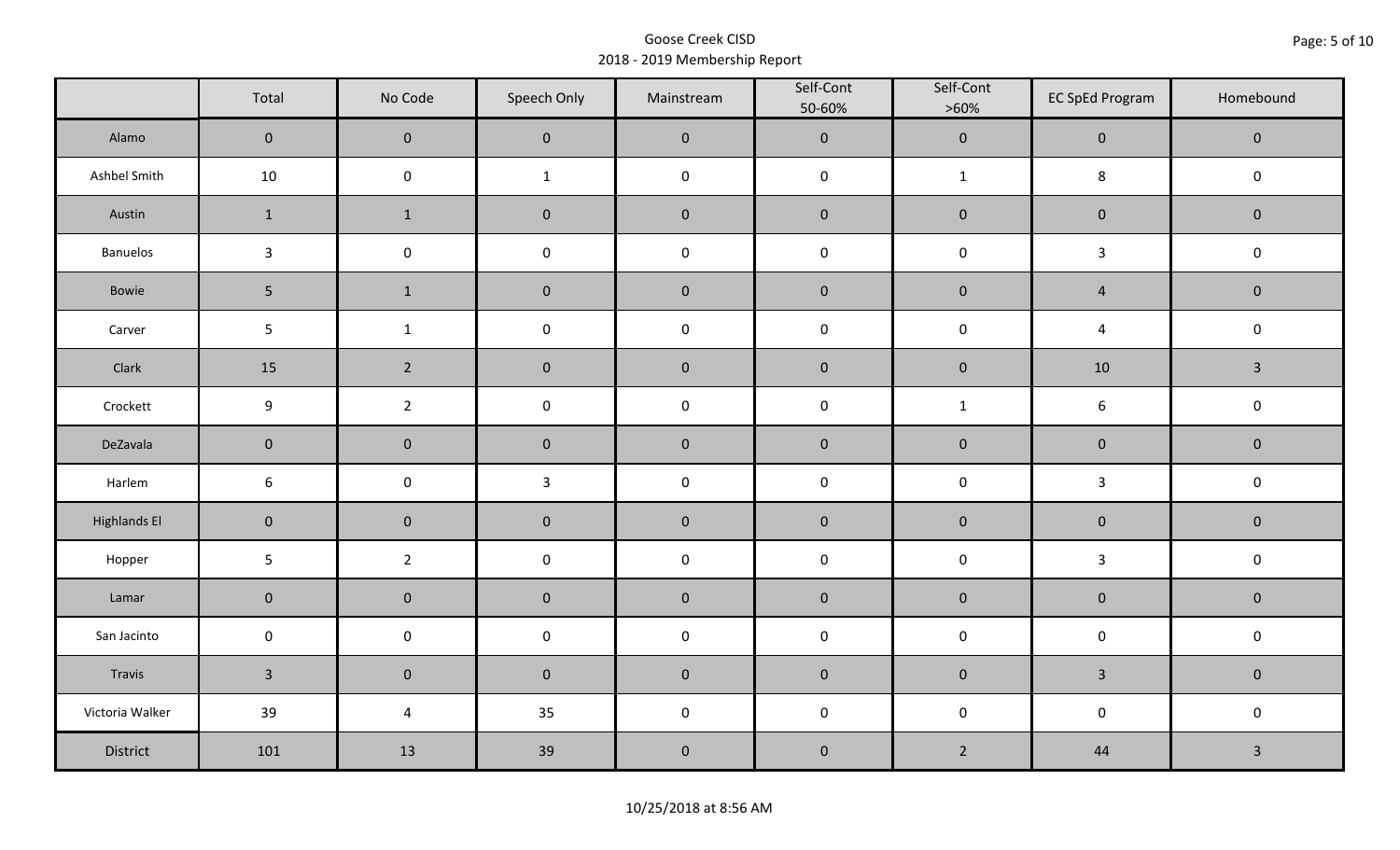| Date               |              | PK                 |                    | KG             |     | $\mathbf{1}$       |             | $\overline{2}$     |                  | $\overline{3}$  |                |             | $\overline{4}$  |                |                  | $\overline{5}$  |                | <b>Campus Totals</b> |                |                |
|--------------------|--------------|--------------------|--------------------|----------------|-----|--------------------|-------------|--------------------|------------------|-----------------|----------------|-------------|-----------------|----------------|------------------|-----------------|----------------|----------------------|----------------|----------------|
|                    |              | Bilingual Bil Gate | Bilingual Bil Gate |                |     | Bilingual Bil Gate |             | Bilingual Bil Gate | <b>Bilingual</b> | <b>Bil Gate</b> | <b>NAC</b>     | Bilingual   | <b>Bil Gate</b> | <b>NAC</b>     | <b>Bilingual</b> | <b>Bil Gate</b> | <b>NAC</b>     | Bilingual Bil Gate   |                | <b>NAC</b>     |
| Alamo              | 21           | $\mathbf 0$        | 27                 | $\mathbf 0$    | 18  | 4                  | 29          | $\mathbf{3}$       | 35               | 4               | 8              | 32          | $2^{\circ}$     | 12             | 35               | $\mathbf 0$     | 18             | 197                  | 13             | 38             |
| Ashbel<br>Smith    | 23           | $\mathbf 0$        | 46                 | $\mathbf{0}$   | 32  | $\overline{4}$     | 35          | $\overline{2}$     | 41               | $\overline{2}$  | 12             | 36          | $\overline{0}$  | 18             | 22               | $\mathbf{0}$    | 38             | 235                  | 8              | $\overline{0}$ |
| Austin             | 21           | $\mathbf 0$        | 25                 | $\mathbf 0$    | 35  | 3                  | 33          | $\mathbf{3}$       | 36               | $\mathbf{1}$    | 18             | 33          | $\mathbf 0$     | 38             | 19               | $\mathbf 0$     | $\mathbf 0$    | 202                  | $\overline{7}$ | 0              |
| <b>Banuelos</b>    | 37           | $\mathbf{0}$       | 17                 | $\overline{0}$ | 29  | $\overline{4}$     | 22          | $\overline{4}$     | 19               | $\overline{7}$  | 38             | 18          | $\mathbf{1}$    | $\overline{0}$ | 13               | $\overline{0}$  | $\mathbf{0}$   | 155                  | 16             | $\mathbf{0}$   |
| Bowie              | 23           | $\mathbf 0$        | 19                 | $\mathsf 0$    | 28  | $\mathbf{1}$       | 27          | $\overline{3}$     | 23               | $\mathbf 0$     | $\mathbf 0$    | 24          | $\mathbf 0$     | $\mathbf 0$    | 12               | $\mathbf 0$     | $\mathbf 0$    | 156                  | 4              | 0              |
| Carver             | 21           | $\mathbf 0$        | 21                 | $\overline{0}$ | 27  | $\mathbf{1}$       | 22          | $2^{\circ}$        | 30               | $\mathbf{1}$    | $\overline{0}$ | 29          | $\overline{0}$  | $\overline{0}$ | 20               | $\overline{0}$  | $\mathbf{0}$   | 170                  | $\overline{4}$ | $\mathbf{0}$   |
| Clark              | $\mathbf 0$  | $\mathbf 0$        | $\mathsf{O}$       | $\mathbf 0$    | 0   | $\mathbf{0}$       | $\mathbf 0$ | $\mathbf 0$        | $\mathbf 0$      | $\mathbf 0$     | $\mathbf 0$    | $\mathbf 0$ | $\mathbf 0$     | $\mathbf 0$    | $\mathbf 0$      | $\mathbf{0}$    | $\mathbf 0$    | 0                    | $\mathbf 0$    | 0              |
| Crockett           | 23           | $\mathbf{0}$       | 28                 | $\mathbf 0$    | 21  | $\overline{3}$     | 22          | $2^{\circ}$        | 18               | $\mathbf{3}$    | $\mathbf{0}$   | 12          | $\overline{0}$  | $\mathbf{0}$   | 8                | $\overline{0}$  | $\mathbf{0}$   | 132                  | 8              | $\mathbf 0$    |
| DeZavala           | 14           | $\mathbf 0$        | 24                 | $\mathbf 0$    | 24  | $\mathbf{0}$       | 20          | $\mathbf 0$        | 20               | $2^{\circ}$     | 0              | 5           | $\mathbf 0$     | $\mathbf 0$    | 12               | $\Omega$        | $\mathbf 0$    | 119                  | $\overline{2}$ | 0              |
| Harlem             | 18           | $\mathbf 0$        | 25                 | $\mathbf 0$    | 17  | $\overline{4}$     | 21          | $\overline{3}$     | 22               | $\mathbf 0$     | $\mathbf 0$    | 29          | $2^{\circ}$     | $\mathbf{0}$   | 20               | $\mathbf{0}$    | $\mathbf{0}$   | 152                  | 9              | $\overline{0}$ |
| Highlands<br>EI    |              |                    |                    |                |     |                    | 40          | $\mathbf{1}$       | 42               | $\overline{2}$  | $\mathbf 0$    | 47          | $\mathbf 0$     | $\mathbf 0$    | 31               | $2^{\circ}$     | $\mathbf 0$    | 160                  | 5              | $\mathbf 0$    |
| Hopper             | 24           | $\mathbf{0}$       | 36                 | $\overline{0}$ | 40  | $\mathbf 0$        |             |                    |                  |                 |                |             |                 |                |                  |                 |                | 100                  | $\mathbf{0}$   | $\mathbf 0$    |
| Lamar              | 16           | $\mathbf 0$        | 25                 | $\mathbf 0$    | 32  | 6                  | 32          | $\overline{3}$     | 26               | $2^{\circ}$     | $\mathbf 0$    | 16          | $\overline{2}$  | $\mathbf{0}$   | 27               | $\mathbf{1}$    | $\mathbf 0$    | 174                  | 14             | $\mathbf 0$    |
| San Jacinto        | 13           | $\mathbf 0$        | 19                 | $\mathbf{0}$   | 21  | $\overline{3}$     | 28          | $\mathbf{1}$       | 23               | $\mathbf{1}$    | $\overline{0}$ | 23          | $\overline{0}$  | $\overline{0}$ | 15               | $\overline{0}$  | $\mathbf{0}$   | 142                  | 5              | $\overline{0}$ |
| Travis             | 8            | $\mathbf 0$        | 22                 | $\mathbf 0$    | 24  | 0                  | 21          | $\mathbf{3}$       | 14               | $\mathbf{1}$    | $\mathsf 0$    | 20          | $\mathbf{1}$    | $\mathbf 0$    | 9                | $\mathbf{1}$    | $\mathbf 0$    | 118                  | 6              | 0              |
| Victoria<br>Walker | $\mathbf{0}$ | $\mathbf 0$        | 21                 | $\mathbf{0}$   | 22  | $\mathbf{0}$       | 13          | $\overline{3}$     | 24               | $\mathbf 0$     | $\overline{0}$ | 11          | $\overline{0}$  | $\overline{0}$ | 10               | $\overline{0}$  | $\overline{0}$ | 101                  | 3              | $\mathbf{0}$   |
| Total              | 262          | 0                  | 355                | $\mathbf 0$    | 370 | 33                 | 365         | 33                 | 373              | 26              | 76             | 335         | 8               | 68             | 253              | 4               | 56             | 2313                 | 104            | 38             |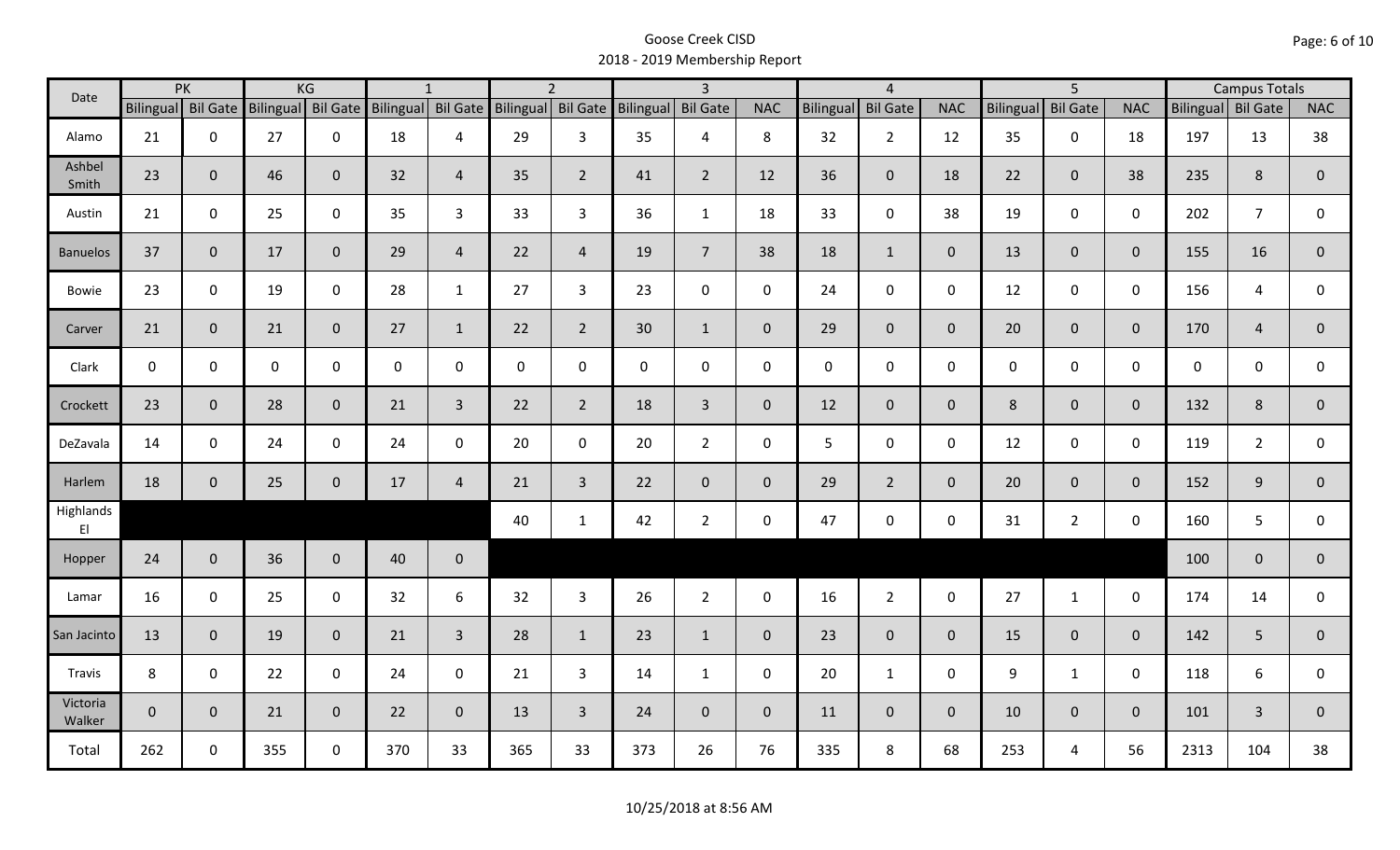| Date               |                | PK              |                     | KG              |                         | $\overline{1}$  |                | $\overline{2}$  |                | $\overline{3}$  |                | $\overline{4}$  |                  | $\overline{5}$  |             | <b>Campus Totals</b> |
|--------------------|----------------|-----------------|---------------------|-----------------|-------------------------|-----------------|----------------|-----------------|----------------|-----------------|----------------|-----------------|------------------|-----------------|-------------|----------------------|
|                    | <b>GATE</b>    | <b>Bil GATE</b> | <b>GATE</b>         | <b>Bil GATE</b> | <b>GATE</b>             | <b>Bil GATE</b> | <b>GATE</b>    | <b>Bil GATE</b> | <b>GATE</b>    | <b>Bil GATE</b> | <b>GATE</b>    | <b>Bil GATE</b> | <b>GATE</b>      | <b>Bil GATE</b> | <b>GATE</b> | <b>Bil GATE</b>      |
| Alamo              | $\mathbf{0}$   | $\mathbf 0$     | $\mathbf 0$         | $\mathbf 0$     | $2^{\circ}$             | $\overline{4}$  | 14             | $\overline{3}$  | 9              | $\overline{4}$  | 12             | $\overline{2}$  | 10               | $\mathbf 0$     | 47          | 13                   |
| Ashbel Smith       | $\mathbf{0}$   | $\overline{0}$  | $\mathbf 0$         | $\mathbf{0}$    | $\overline{3}$          | $\overline{4}$  | 6              | $\overline{2}$  | $\mathbf{3}$   | $\overline{2}$  | $\overline{3}$ | $\mathbf 0$     | 6                | $\mathbf{0}$    | 21          | $\,8\,$              |
| Austin             | $\mathbf 0$    | $\mathbf 0$     | $\mathbf 0$         | $\mathbf 0$     | $\overline{7}$          | $\mathbf{3}$    | 23             | $\mathbf{3}$    | 16             | $\mathbf{1}$    | 25             | 0               | 24               | $\mathbf 0$     | 95          | $\overline{7}$       |
| <b>Banuelos</b>    | $\overline{0}$ | $\mathbf 0$     | $\mathsf{O}\xspace$ | $\mathbf{0}$    | 10                      | $\overline{4}$  | 12             | $\overline{4}$  | 21             | $\overline{7}$  | 23             | $\mathbf{1}$    | 21               | $\overline{0}$  | 87          | 16                   |
| Bowie              | $\mathbf 0$    | $\mathbf 0$     | $\mathsf{O}\xspace$ | $\mathbf 0$     | $\mathbf{1}$            | $\mathbf{1}$    | 9              | $\overline{3}$  | 12             | $\mathbf 0$     | $\,8\,$        | 0               | $\boldsymbol{9}$ | $\mathbf 0$     | 39          | $\overline{a}$       |
| Carver             | $\overline{0}$ | $\mathbf 0$     | $\mathsf{O}\xspace$ | $\overline{0}$  | $\overline{2}$          | $\mathbf{1}$    | $\overline{4}$ | $\overline{2}$  | $\overline{4}$ | $\mathbf{1}$    | 8              | $\mathbf 0$     | 11               | $\mathbf{0}$    | 29          | $\overline{4}$       |
| Clark              | $\mathbf 0$    | $\mathbf 0$     | $\pmb{0}$           | 0               | $\overline{7}$          | $\mathbf 0$     | 12             | $\mathbf 0$     | 20             | $\mathbf 0$     | 16             | $\mathbf 0$     | 13               | $\mathbf 0$     | 68          | $\mathbf 0$          |
| Crockett           | $\overline{0}$ | $\mathbf{0}$    | $\mathbf 0$         | $\mathbf{0}$    | $2^{\circ}$             | $\overline{3}$  | 10             | $\overline{2}$  | 15             | $\mathbf{3}$    | 10             | $\overline{0}$  | 13               | $\mathbf 0$     | 50          | $\,8\,$              |
| DeZavala           | $\mathbf 0$    | $\mathbf 0$     | $\mathbf 0$         | $\mathbf 0$     | $2^{\circ}$             | $\mathbf 0$     | 9              | $\mathbf 0$     | 10             | $\overline{2}$  | $\overline{7}$ | $\mathbf 0$     | 10               | $\mathbf 0$     | 38          | $\overline{2}$       |
| Harlem             | $\overline{0}$ | $\overline{0}$  | $\mathbf 0$         | $\mathbf{0}$    | $5\phantom{.0}$         | $\overline{4}$  | 12             | $\overline{3}$  | 12             | $\overline{0}$  | 14             | $2^{\circ}$     | $\overline{7}$   | $\mathbf{0}$    | 50          | $\overline{9}$       |
| Highlands El       |                |                 |                     |                 |                         |                 | 16             | $\mathbf{1}$    | 15             | $\overline{2}$  | 19             | 0               | 18               | $\overline{2}$  | 68          | 5                    |
| Hopper             | $\overline{0}$ | $\overline{0}$  | $\mathbf 0$         | $\overline{0}$  | 13                      | $\mathbf 0$     |                |                 |                |                 |                |                 |                  |                 | 13          | $\pmb{0}$            |
| Lamar              | $\mathbf 0$    | $\mathbf 0$     | $\mathbf 0$         | $\mathbf 0$     | 3                       | 6               | $\overline{7}$ | $\mathbf{3}$    | $\mathbf{3}$   | $\overline{2}$  | 5              | $\overline{2}$  | $\overline{4}$   | $\mathbf{1}$    | 22          | 14                   |
| San Jacinto        | $\mathbf 0$    | $\overline{0}$  | $\mathbf 0$         | $\mathbf 0$     | $\overline{\mathbf{3}}$ | $\overline{3}$  | $\overline{2}$ | $\mathbf{1}$    | $\mathbf{1}$   | $\mathbf{1}$    | $\overline{4}$ | $\mathbf{0}$    | 5                | $\mathbf 0$     | 15          | 5                    |
| Travis             | $\mathbf 0$    | $\mathbf 0$     | $\mathsf{O}\xspace$ | $\mathbf 0$     | 7 <sup>7</sup>          | $\mathbf 0$     | 11             | $\mathbf{3}$    | 12             | $\mathbf{1}$    | 6              | $\mathbf{1}$    | 15               | $\mathbf{1}$    | 51          | 6                    |
| Victoria<br>Walker | $\overline{0}$ | $\mathbf 0$     | $\mathbf 0$         | $\overline{0}$  | 10                      | $\overline{0}$  | 16             | $\overline{3}$  | 20             | $\overline{0}$  | 22             | $\mathbf 0$     | 24               | $\overline{0}$  | 92          | $\overline{3}$       |
| Total              | $\mathbf 0$    | $\mathbf 0$     | $\mathsf{O}$        | $\mathbf 0$     | 77                      | 33              | 163            | 33              | 173            | 26              | 182            | 8               | 190              | 4               | 785         | 104                  |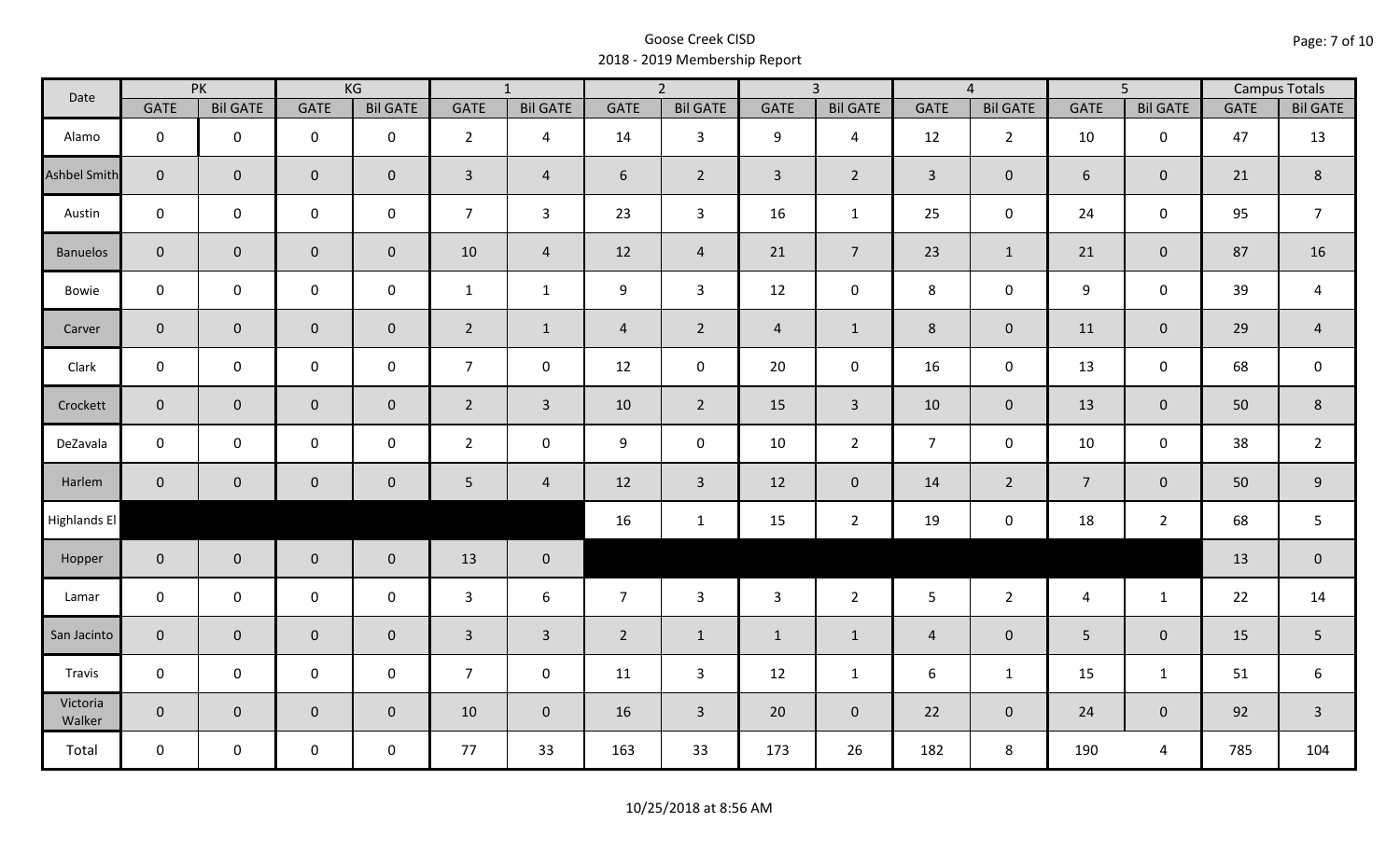|                     | Speech Only     | Inclusion       | Resource <21%  | Resource<br>21-50% | Self-Cont<br>50-60% | Self-Cont<br>$>60\%$ | <b>EC SpEd Program</b> | Homebound      |
|---------------------|-----------------|-----------------|----------------|--------------------|---------------------|----------------------|------------------------|----------------|
|                     | $\mathbf 0$     | 40              | 41             | 42                 | 43                  | 44                   | 45                     | $\mathbf{1}$   |
| Alamo               | 14              | $\overline{7}$  | 23             | $\overline{4}$     | $\pmb{0}$           | 11                   | $\pmb{0}$              | $\mathbf 0$    |
| Ashbel Smith        | 35              | 5               | 17             | 5                  | $\mathbf{1}$        | 13                   | 16                     | 0              |
| Austin              | $\overline{26}$ | $\overline{2}$  | 27             | $\overline{3}$     | $\pmb{0}$           | $\overline{7}$       | $\pmb{0}$              | $\overline{0}$ |
| <b>Banuelos</b>     | 28              | $\overline{7}$  | 21             | 11                 | $\pmb{0}$           | $\overline{2}$       | 6                      | $\mathbf 0$    |
| <b>Bowie</b>        | 22              | 12              | 17             | $\overline{7}$     | $\overline{2}$      | 12                   | $\boldsymbol{9}$       | $\pmb{0}$      |
| Carver              | 28              | $\overline{4}$  | 13             | $\boldsymbol{9}$   | $\mathbf{1}$        | $\boldsymbol{9}$     | $\overline{7}$         | $\mathbf{1}$   |
| Clark               | 17              | 8               | 16             | $\overline{7}$     | $\overline{3}$      | 18                   | 10                     | 3              |
| Crockett            | 31              | 12              | 20             | $\mathbf{1}$       | $\pmb{0}$           | 11                   | 8                      | 0              |
| DeZavala            | 27              | 10              | 18             | $6\,$              | $\pmb{0}$           | $\pmb{0}$            | $\pmb{0}$              | $\overline{0}$ |
| Harlem              | 20              | $\overline{3}$  | 26             | $\overline{2}$     | $\mathbf 1$         | 6                    | $\overline{3}$         | 0              |
| <b>Highlands El</b> | 11              | $\overline{22}$ | 12             | 15                 | $\pmb{0}$           | 11                   | $\pmb{0}$              | $\overline{0}$ |
| Hopper              | 18              | $\mathbf 1$     | $\,8\,$        | $\pmb{4}$          | $\pmb{0}$           | $\overline{7}$       | 6                      | 0              |
| Lamar               | 14              | $6\phantom{1}6$ | 18             | $6\,$              | $\pmb{0}$           | 19                   | $\pmb{0}$              | $\mathbf 0$    |
| San Jacinto         | 16              | $\overline{2}$  | 21             | $\overline{2}$     | $\pmb{0}$           | $\pmb{0}$            | $\pmb{0}$              | 0              |
| Travis              | 31              | 9               | 18             | $\overline{2}$     | $1\,$               | 5                    | $\overline{3}$         | $\mathbf 0$    |
| Victoria Walker     | 54              | 11              | 14             | $\overline{2}$     | $\mathbf 1$         | 19                   | $\pmb{0}$              | $\mathbf{1}$   |
| <b>BJS</b>          | $\overline{3}$  | 56              | 14             | 11                 | 24                  | $\pmb{0}$            | $\pmb{0}$              | $\mathbf{1}$   |
| CBJ                 | $\,8\,$         | 64              | $6\,$          | 23                 | 32                  | 25                   | $\pmb{0}$              | 0              |
| GJS                 | $\overline{7}$  | 41              | 21             | 26                 | $\,8\,$             | 18                   | $\mathbf 0$            | $\mathbf{1}$   |
| HMJ                 | $\overline{3}$  | 38              | 23             | 31                 | $\overline{4}$      | 11                   | $\pmb{0}$              | 0              |
| <b>HJS</b>          | $\overline{4}$  | 54              | $\overline{9}$ | 19                 | 16                  | 20                   | $\pmb{0}$              | $\mathbf 0$    |
| <b>REL</b>          | $\mathbf 0$     | 89              | 46             | 45                 | $\overline{7}$      | 46                   | $\pmb{0}$              | 4              |
| <b>RSS</b>          | $6\phantom{1}6$ | 84              | 35             | 43                 | $\overline{2}$      | 46                   | $\pmb{0}$              | $\mathbf{1}$   |
| GCM                 | $\mathbf{1}$    | 110             | 41             | 42                 | 4                   | 25                   | $\pmb{0}$              | $\overline{3}$ |
| Impact              | $\mathbf 0$     | $\overline{2}$  | $\mathbf{0}$   | $\mathbf 0$        | $\pmb{0}$           | $\mathbf 0$          | $\mathbf 0$            | $\overline{0}$ |
| <b>Stuart CTHS</b>  | $\mathsf 0$     | 22              | $\pmb{0}$      | $\pmb{0}$          | $\pmb{0}$           | $\pmb{0}$            | $\pmb{0}$              | 0              |
| PHC                 | $\mathbf 0$     | 18              | $1\,$          | $\pmb{0}$          | $\pmb{0}$           | $\pmb{0}$            | $\pmb{0}$              | $\pmb{0}$      |
| Point               | $\mathbf 0$     | $\mathbf 0$     | $\mathbf 0$    | $\boldsymbol{0}$   | $\pmb{0}$           | $\mathbf 0$          | $\mathbf 0$            | 0              |
| Elementary          | 392             | 121             | 289            | 86                 | 10                  | 150                  | 68                     | 5              |
| Secondary           | 32              | 578             | 196            | 240                | 97                  | 191                  | $\mathbf 0$            | 10             |
| <b>District</b>     | 424             | 699             | 485            | 326                | 107                 | 341                  | 68                     | 15             |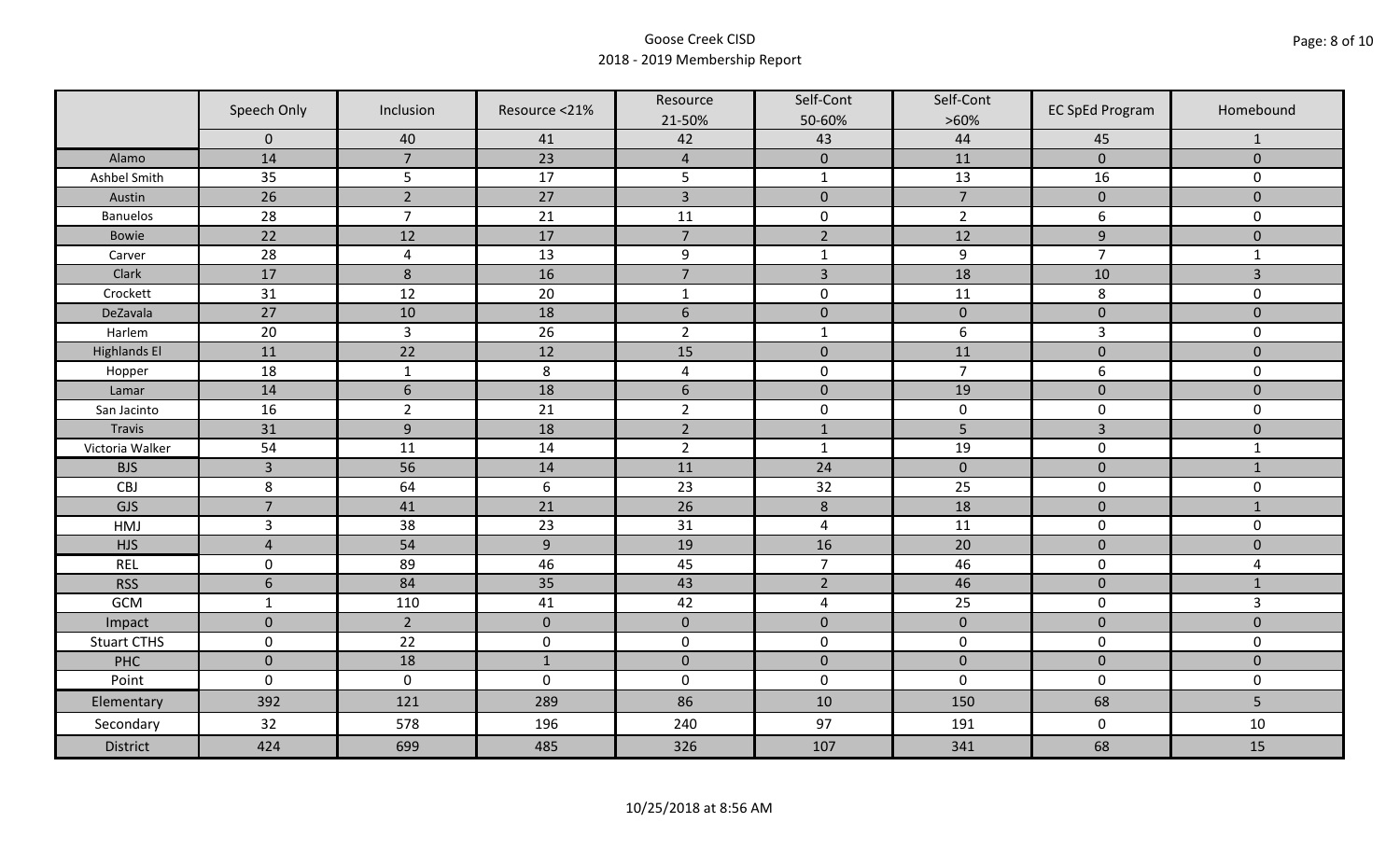|                     | At-Risk | SpEd           | GT             | <b>LEP</b>     | Migrant          | Econ Dis | Dyslexia        | 504            |
|---------------------|---------|----------------|----------------|----------------|------------------|----------|-----------------|----------------|
| Alamo               | 371     | 60             | 60             | 245            | 5                | 573      | 17              | 25             |
| Ashbel Smith        | 474     | 92             | 29             | 280            | $\overline{4}$   | 593      | $\overline{7}$  | 20             |
| Austin              | 444     | 65             | 102            | 227            | 9                | 458      | 20              | 51             |
| <b>Banuelos</b>     | 349     | 75             | 103            | 193            | $\overline{2}$   | 501      | 14              | 46             |
| Bowie               | 201     | 82             | 43             | 176            | $\boldsymbol{6}$ | 605      | 16              | 41             |
| Carver              | 214     | 73             | 33             | 198            | $\overline{4}$   | 571      | 14              | 27             |
| Clark               | 248     | 82             | 68             | 32             | $\mathbf{1}$     | 341      | 21              | 40             |
| Crockett            | 205     | 84             | 58             | 165            | 9                | 478      | 17              | 43             |
| DeZavala            | 445     | 62             | 40             | 153            | $\overline{2}$   | 580      | 11              | 49             |
| Harlem              | 420     | 61             | 59             | 188            | $\overline{2}$   | 569      | $8\phantom{1}$  | 26             |
| <b>Highlands El</b> | 417     | 71             | 73             | 191            | $\mathbf 0$      | 599      | 32              | 98             |
| Hopper              | 339     | 44             | 13             | 124            | $\overline{2}$   | 349      | $\mathbf{1}$    | 22             |
| Lamar               | 436     | 63             | 36             | 209            | $\overline{2}$   | 576      | 29              | 38             |
| San Jacinto         | 346     | 41             | 20             | 166            | $\mathbf 0$      | 367      | 12              | 22             |
| Travis              | 361     | 69             | 57             | 158            | $\overline{2}$   | 587      | 26              | 48             |
| Victoria Walker     | 413     | 102            | 95             | 163            | $6\overline{6}$  | 421      | 19              | 41             |
| <b>BJS</b>          | 519     | 112            | 62             | 153            | $5\phantom{.}$   | 741      | 51              | 86             |
| CBJ                 | 570     | 159            | 112            | 139            | 8                | 776      | 64              | 121            |
| GJS                 | 504     | 125            | 129            | 88             | $\overline{7}$   | 597      | 78              | 134            |
| HMJ                 | 564     | 114            | 49             | 172            | 11               | 833      | 63              | 88             |
| <b>HJS</b>          | 587     | 125            | 136            | 103            | $\overline{3}$   | 720      | 63              | 113            |
| <b>REL</b>          | 768     | 253            | 90             | 197            | 11               | 1354     | 80              | 146            |
| <b>RSS</b>          | 950     | 227            | 205            | 197            | 14               | 1266     | 97              | 207            |
| <b>GCM</b>          | 883     | 235            | 179            | 129            | 12               | 1102     | 86              | 182            |
| Impact              | 81      | $2^{\circ}$    | 74             | $\overline{3}$ | $\overline{3}$   | 248      | 6               | 18             |
| <b>Stuart CTHS</b>  | 87      | 22             | $\overline{7}$ | 20             | $\overline{2}$   | 110      | 14              | 19             |
| PHC                 | 106     | 19             | $2^{\circ}$    | $5\phantom{.}$ | $\mathbf{1}$     | 87       | $6\phantom{.}6$ | 14             |
| Point               | 55      | $6\phantom{a}$ | $\overline{3}$ | $\overline{9}$ | $\mathbf{0}$     | 40       | $\overline{4}$  | $\overline{7}$ |
| Elementary          | 5683    | 1126           | 889            | 2868           | 56               | 8168     | 264             | 637            |
| Secondary           | 5674    | 1399           | 1048           | 1215           | 77               | 7874     | 612             | 1135           |
| District            | 11357   | 2525           | 1937           | 4083           | 133              | 16042    | 876             | 1772           |